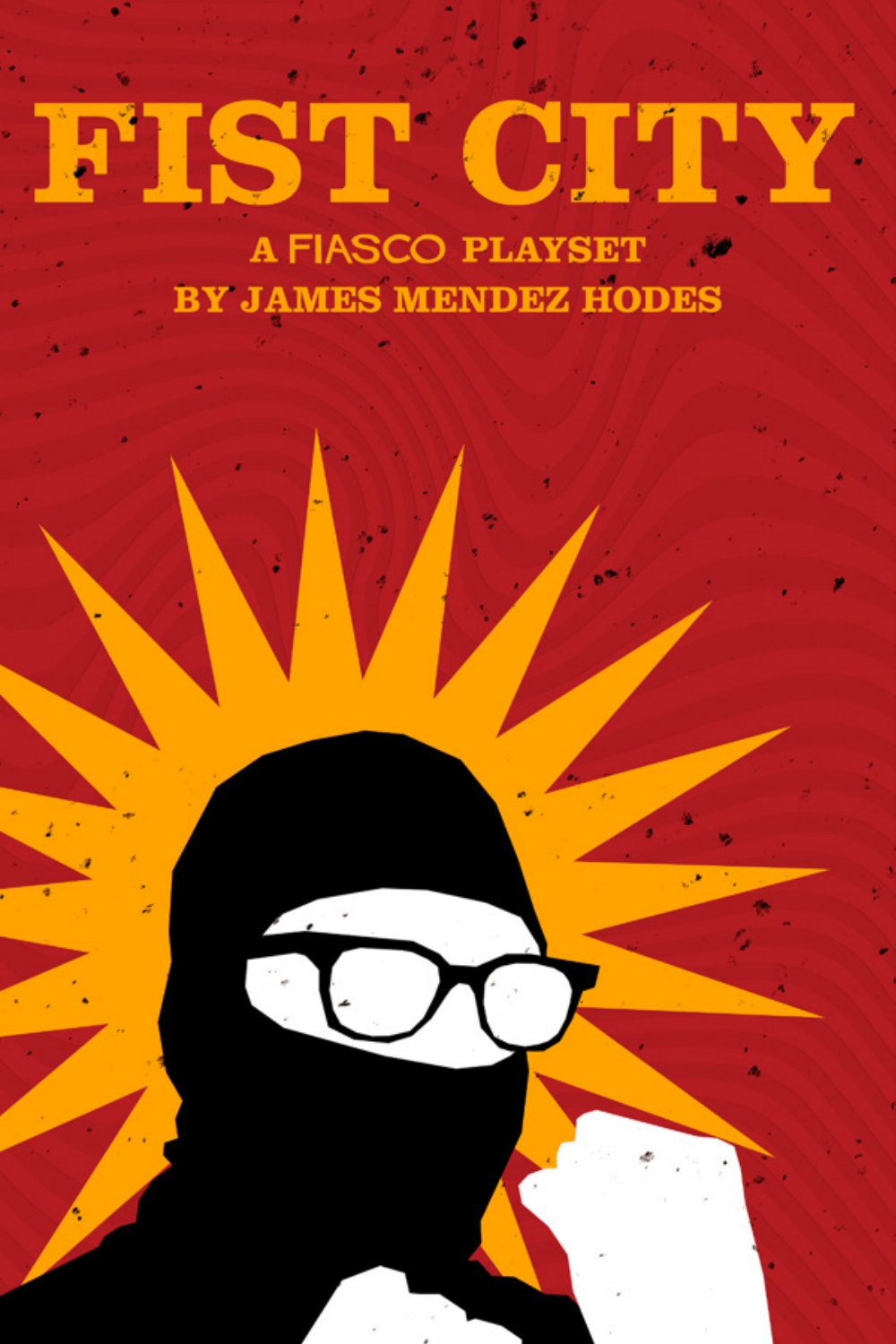## **FIST CITY**

#### **CREDITS**

Written by James Mendez Hodes

Edited by Steve Segedy

Cover art by Jason Morningstar

## **BOILERPLATE**

This playset is an accessory for the *Fiasco* role-playing game by Bully Pulpit Games.

This playset is copyright 2016 by James Mendez Hodes. *Fiasco* is copyright 2009 by Jason Morningstar. All rights are reserved.

For more information about *Fiasco* or to download other playsets and materials, visit [www.bullypulpitgames.com.](http://www.bullypulpitgames.com)

If you'd like to create your own playset or other *Fiasco*-related content, we'd like to help. Write us at [info@bullypulpitgames.com.](mailto:info%40bullypulpitgames.com?subject=)

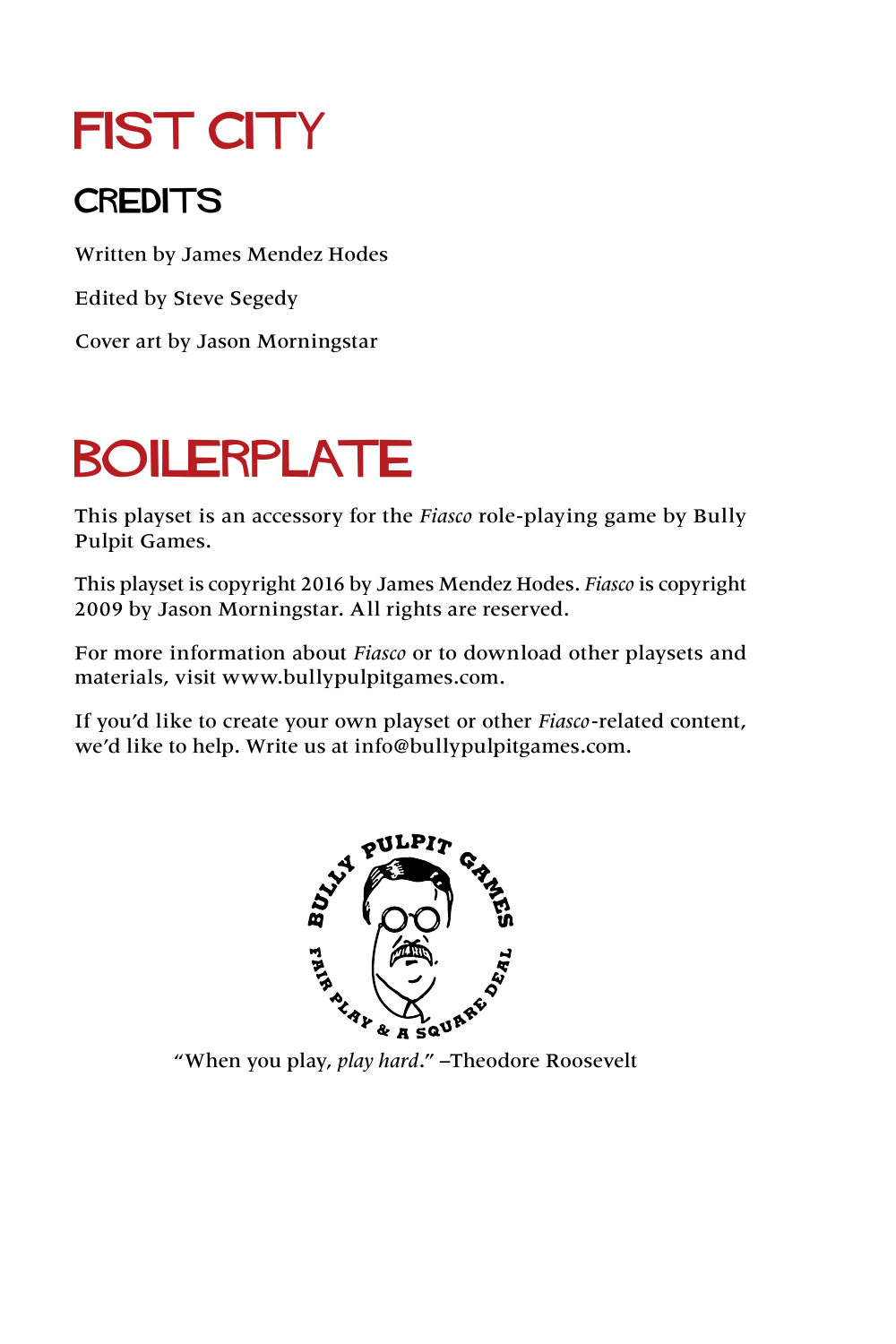## The Score

#### BOULEVARD OF BROKEN BOARDS

Among suburban America's rivers and lakes, parking lots and strip malls exists a secret community of warriors: martial pilgrims, spiritual leaders, and sublime masters. Bowing to no temporal authority and disregarding such mortal concerns as effectiveness, authenticity, racism, or taste, they clash with one another in underground fight clubs, heavily padded tournament halls, or black-backgrounded forums on the Internet.

Maybe you got into this business because you wanted strength or toughness or respect. Maybe you watched too much anime, too much Ultimate Fighting, or too many wuxia films. Maybe you needed a front for your drug dealership, or maybe you were just lonely. In any case, there's no backing out now. The gloves are off, or in some cases on, depending on your style. Ahead of you, the road to hell is paved with broken bottles, splintered timber, and the curbstomped faces of your enemies. Right after that it's paved with warrants for your arrest. Now come out and play.

#### MOVIE NIGHT

*Enter the Dojo, Miami Connection, No More Heroes (video game), Kill Bill, the Boondocks, Legend of the Liquid Sword, The Last Dragon, JCVD, The Man with the Iron Fists, Samurai Fiction, Kung Fu Hustle, Bloodsport, the Karate Kid*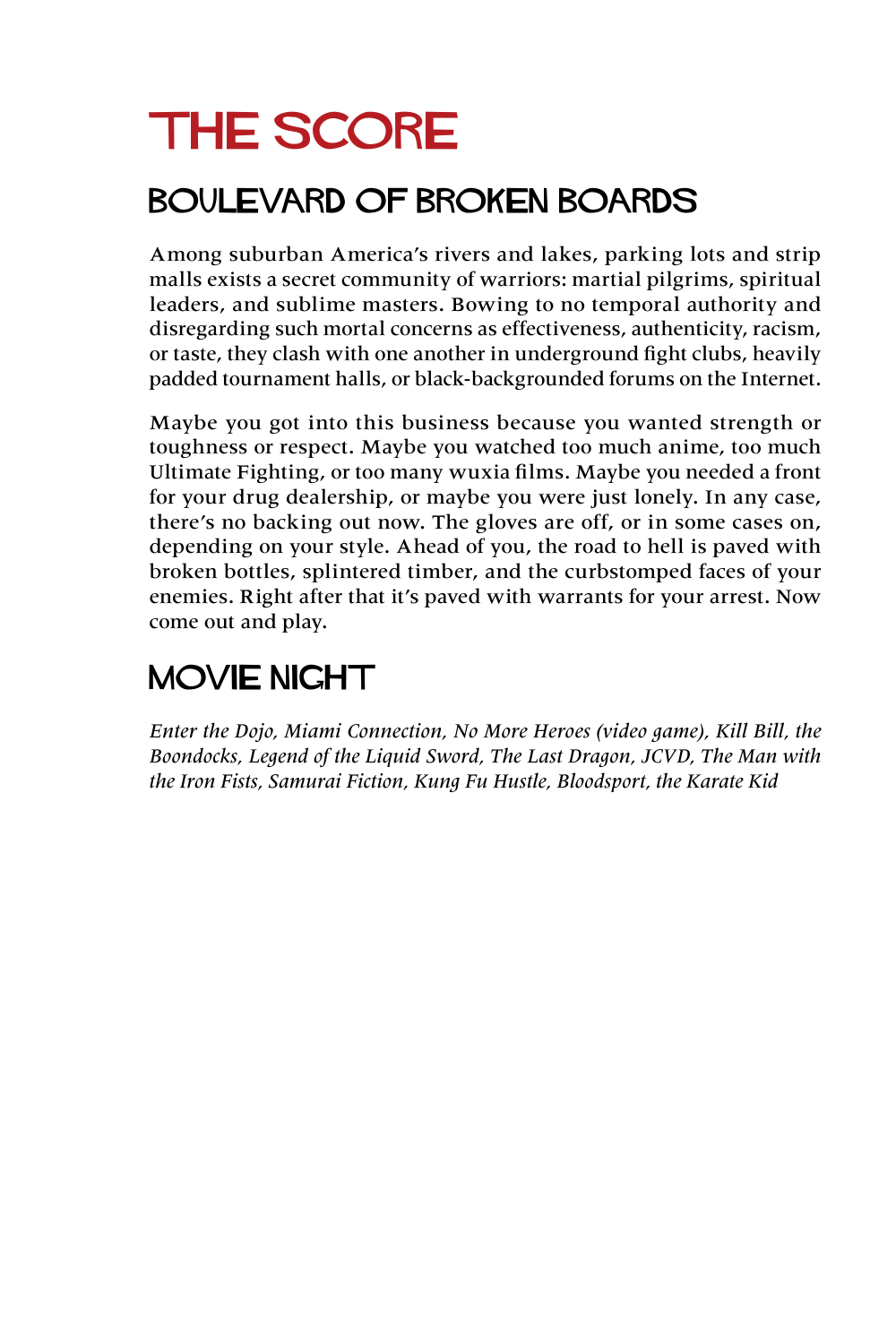## Relationships...

#### 1 FAMILY

- | Divorced
- $\cdot$  Married to cement alliance between schools
- $\left| \cdot \right|$  Child and relative who took over for absent parent
- $\boxed{\therefore}$  Successful sibling, irresponsible sibling
- $\left| \cdot \right|$  In-laws
- **EXECUTE:** Parent of child who doesn't know you're their parent

#### 2 CRIME

- $\lfloor \cdot \rfloor$  Corrupt neighborhood watch members
- $|\cdot|$  Paroled ex-convict and dishonorably discharged prison guard
- $|\cdot|$  Gang leader and traitor from the Scorpions
- $\boxed{\therefore}$  Pusher and addict
- $\mathbb{S}$  Uncertified holistic healer and license counterfeiter
- **::** Crafter and dealer of illegal martial arts equipment

#### 3 WORK

- $\lceil \cdot \rceil$  Mall security
- $\left| \cdot \right|$  Small-time stunt double and fight choreographer
- $|\cdot|$  The only two members of a private military company
- $\therefore$  High school fencing and wrestling coaches
- $\therefore$  Biker bar bouncer and upscale nightclub door supervisor
- **EXECUTE:** Bureau of Alcohol, Tobacco, Firearms & Explosives desk jockeys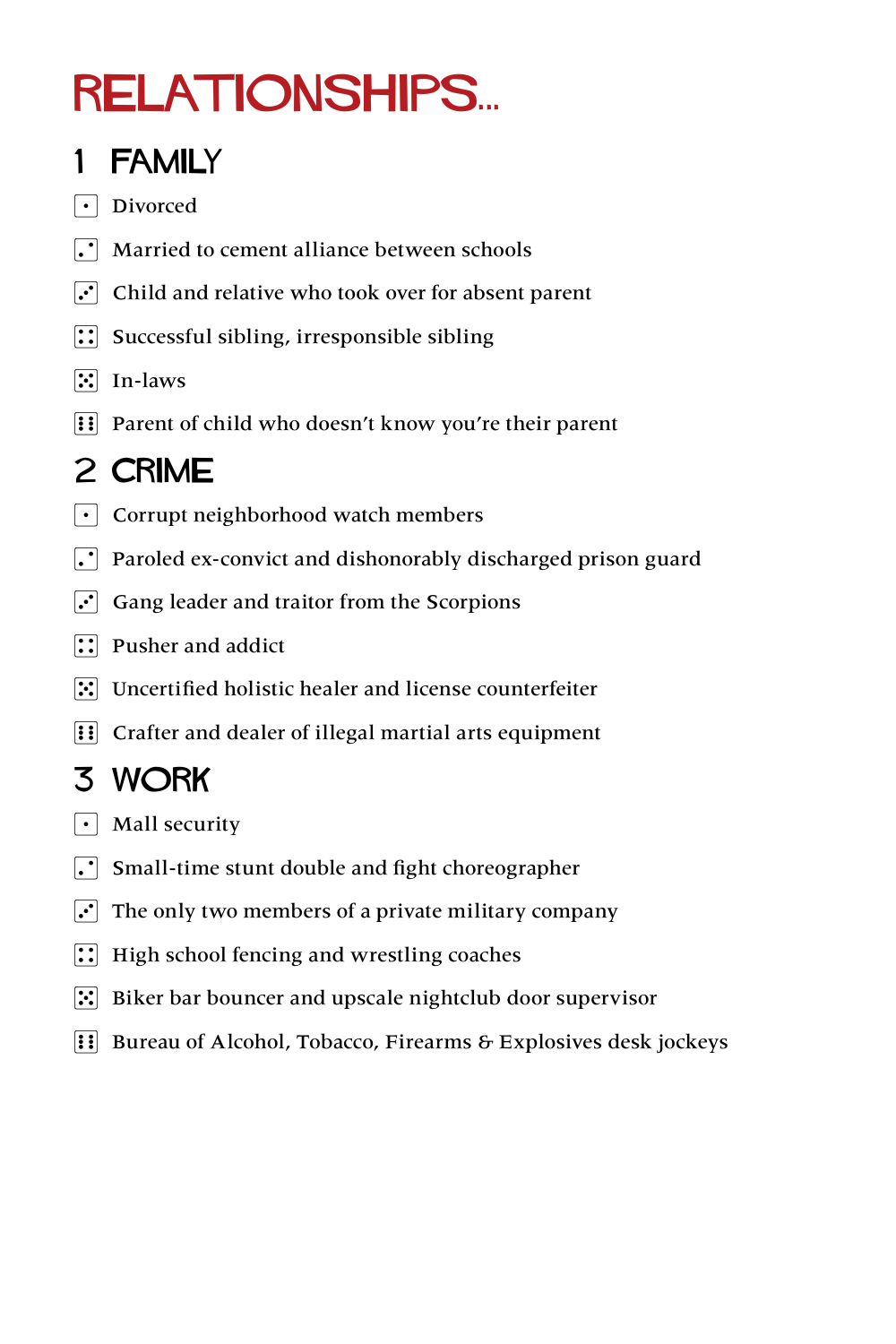#### 4 RELIGION

- $\overline{\cdot}$  Cult leader and follower
- $\cdot$  Militant evangelist and holiday religionist
- $\cdot$  Partners in violent misinterpretation
- $\left| \right|$  "Reincarnated" religious luminary and handler
- **7** Prophets
- **11** Defrocked cleric and congregant who exposed their crimes

#### 5 TRAINING PARTNERS

- $\lceil \cdot \rceil$  Teacher and live-in student
- $\Gamma$  Partners in Death Touch fakery
- $\mathbf{3}$  Senior and junior student, one trying to seduce the other
- $\left| \right|$  Instructor and student who's actually better than them
- $\left| \cdot \right|$  Rival stylists secretly collaborating on a new style
- **11** Injuriously aggressive instructor and lawyer

#### 6 TRAINING RIVALS

- $\lceil \cdot \rceil$  Same nickname, different teachers
- $\Gamma$  Second and third place at the last All-County Kumite
- $\ddot{\cdot}$  Enemy paintball team captains
- $\therefore$  Competing to inherit the dojo when emphysema kills Sensei
- $\left| \cdot \right|$  Practitioners of styles which are knockoffs of one another
- **11** Minor-promotion pro wrestling rivalry turned real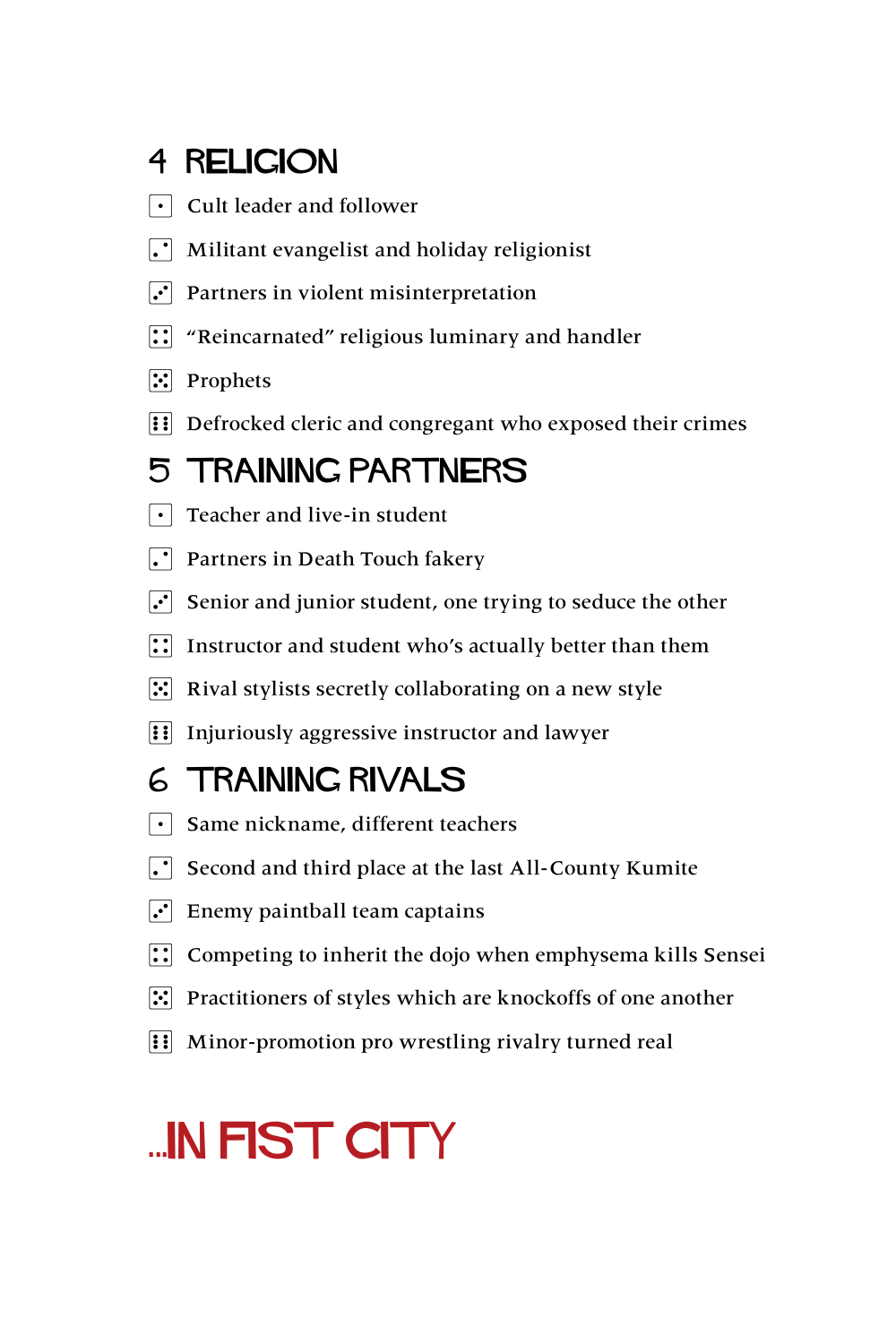## NEEDS...

#### 1 TO GET REVENGE

- $\lfloor \cdot \rfloor$  ...on your one-time bully
- $\lceil \cdot \rceil$  ...on the one who pulled the wool over your eyes for so long
- $\left| \cdot \right|$  ...on that meddling vigilante
- $\boxed{\therefore}$  ...on the thieves who stole your secrets
- $\mathbb{E}$  ...on the Scorpions
- **i:** …on your master's murderer, of course

#### 2 TO WIN

- $\lfloor \cdot \rfloor$  …the all-county mixed martial arts championship
- $\left| \cdot \right|$  …the all-county underground kumite championship
- $\cdot$  ... control of the Parent-Teacher Association
- $\boxed{\therefore}$  ...that cute white belt's affections
- $|\mathcal{F}|$  ... membership in the Scorpions
- **EE**: ...the right to call yourself master without everyone laughing

#### 3 TO LOSE

- $\lceil \cdot \rceil$  …the distractions which keep you from fighting effectively
- $\left| \cdot \right|$  ...the bad habit which keeps getting you knocked out
- $\left| \cdot \right|$  ...the drug habit which is very quickly killing you
- $\therefore$  ...the debt you owe to your nemesis
- $\left| \cdot \right|$  ...so your parents will finally let you quit
- $\left| \right|$  ... your reputation as a fraud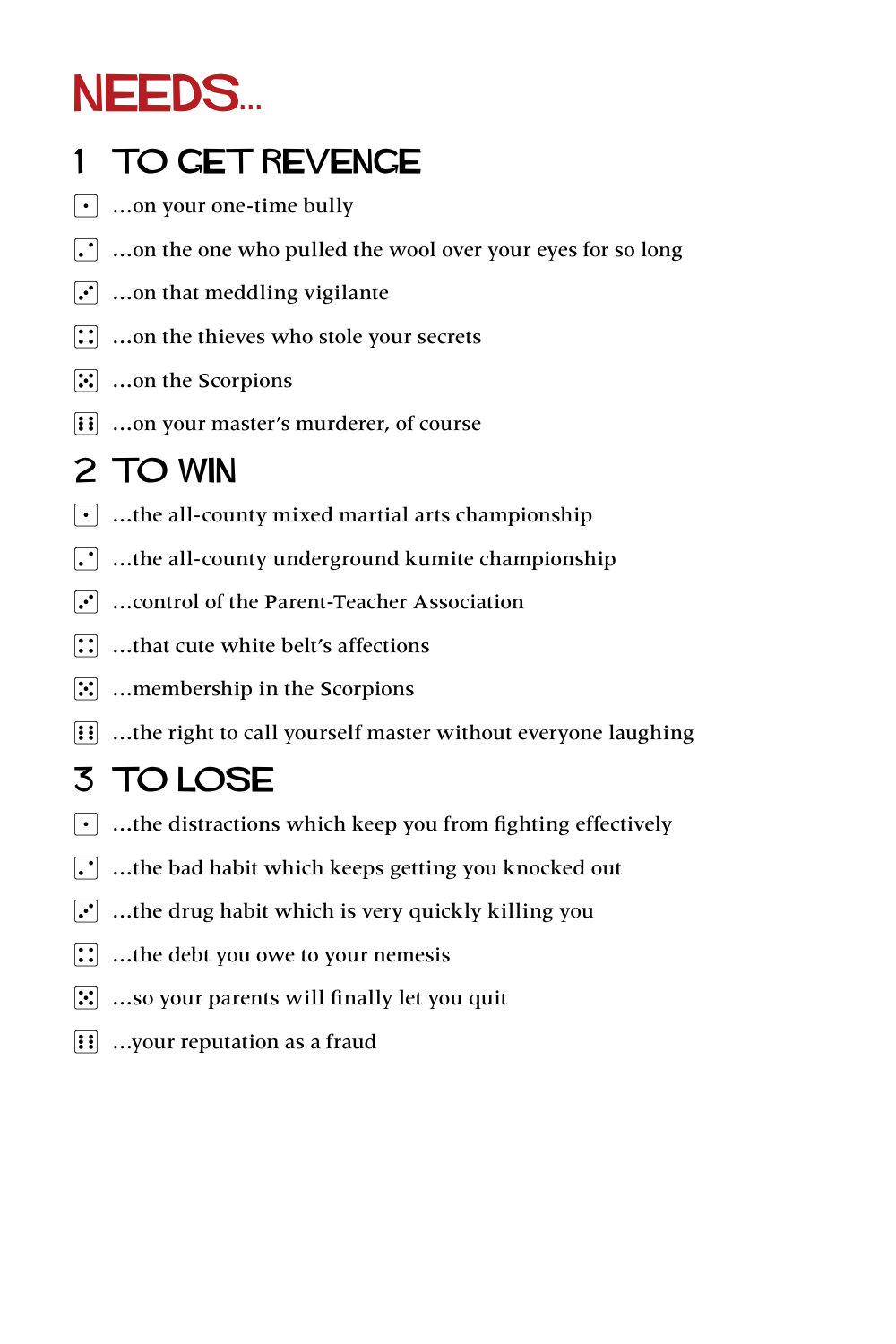#### 4 TO LEARN

- 1 …your rival style's secret technique
- $\cdot$  ...the source of the Scorpions' invincibility
- $\left[\cdot\right]$  ... how to swing a meteor hammer without killing yourself
- $\therefore$  …where the cash is hidden
- $\left| \because \right|$  ...who sponsors the Kumite
- $\left| \mathbf{ii} \right|$  ...to unlock the power within you

#### 5 TO Rule

- $\lvert \cdot \rvert$  ...the PCP trade with an iron fist
- $\cdot$  ...the after-school activities pecking order
- $\ddot{\cdot}$  ...the world—it's a mess, at least around here
- $\left| \right|$  ...your own damn household for once
- $\mathbb{E}$  ... from beyond the grave
- **[:]** ...Co. B, 13th North Carolina Regiment, Army of Northern Virginia

#### 6 TO DESTROY

- 1 …any drug dealer who will not bow to you
- $\Gamma$  ...the incident report
- $\overline{3}$  ...the Ducati 1098 motorcycle belonging to the Scorpion leader
- **::** ...yourself as gloriously as possible
- $\mathbb{S}$  ...the evidence of your subterfuge
- $\overline{f}$  ...the groin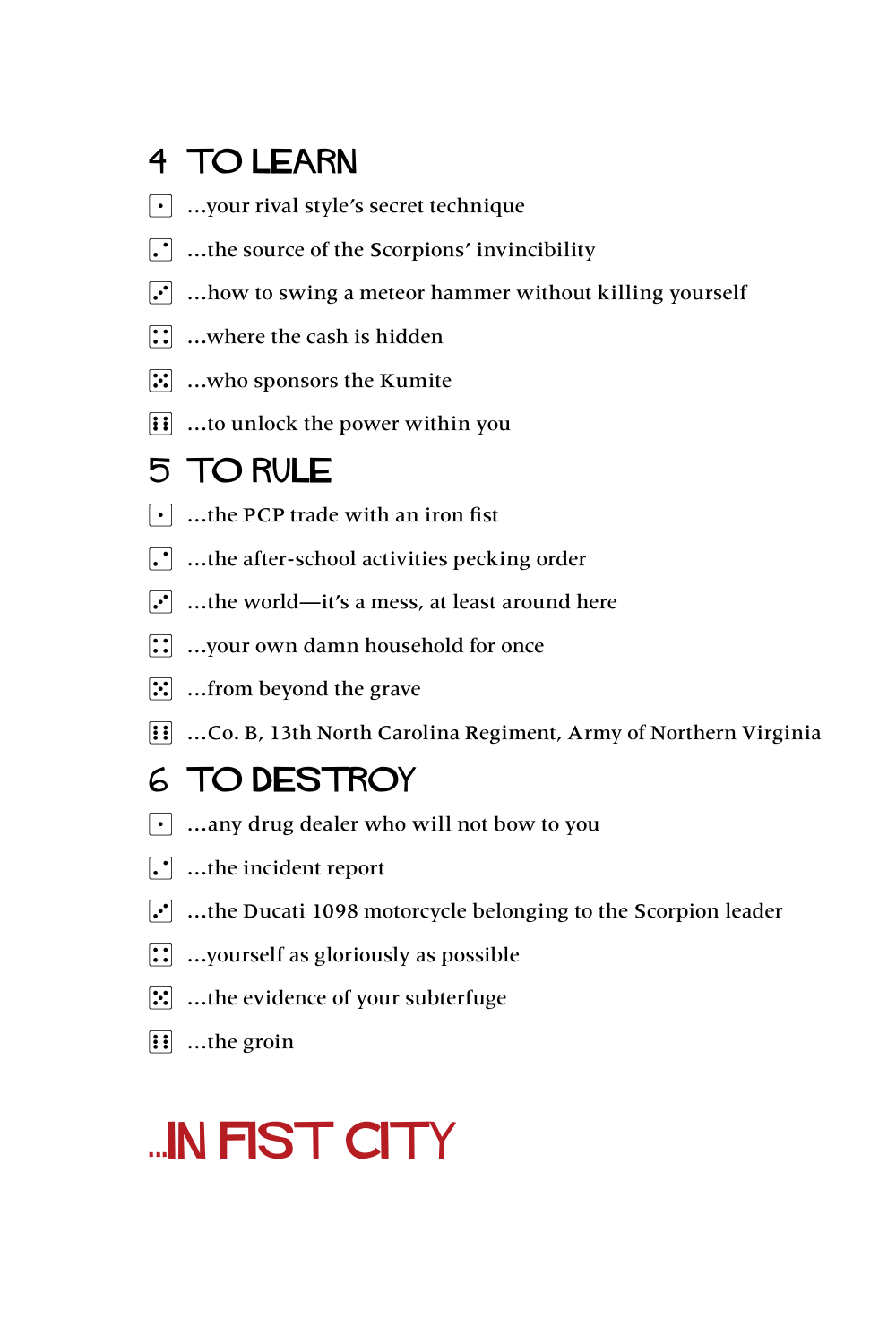## LOCATIONS...

#### 1 ASIAN MARTIAL ARTS SCHOOLS

- $\lceil \cdot \rceil$  Screaming Shadow Ninja Academy
- $\Gamma$  All-American Karate of America
- $\overline{3}$  Aikido taught by a medium channeling O-Sensei's ghost
- $\boxed{1}$  Martial Falun Dafa
- $\mathbb{E}$  Russian Mafia combatives
- **11 Warrior Pose Yogic Self-Defense**

#### 2 WESTERN MARTIAL Arts SCHOOLS

- $\lfloor \cdot \rfloor$  Frankish axe techniques reconstructed from an Osprey manual
- $\left| \cdot \right|$  Depressing boxing gym
- $\mathbf{3} \cdot \mathbf{1}$  1/128th Cherokee stealth commando techniques
- $\left| \right|$  Floridian machete fencing
- $\mathbb{E}$  Flying Armbar Cage Fighting
- $\boxed{\vdots}$  Weaponized LARP

#### 3 FOOD AND DRINK

- $\vert \cdot \vert$  Bar Fight (dojo by day, dive bar by night)
- $\left| \cdot \right|$  Strip mall Chicken Hut
- Schulmann's Chinese Noodle Palace
- **::** One-percenter biker bar
- $\mathbf{E}$  Ayurvedic health food store
- **11** Apple Valley Supermarket sushi bar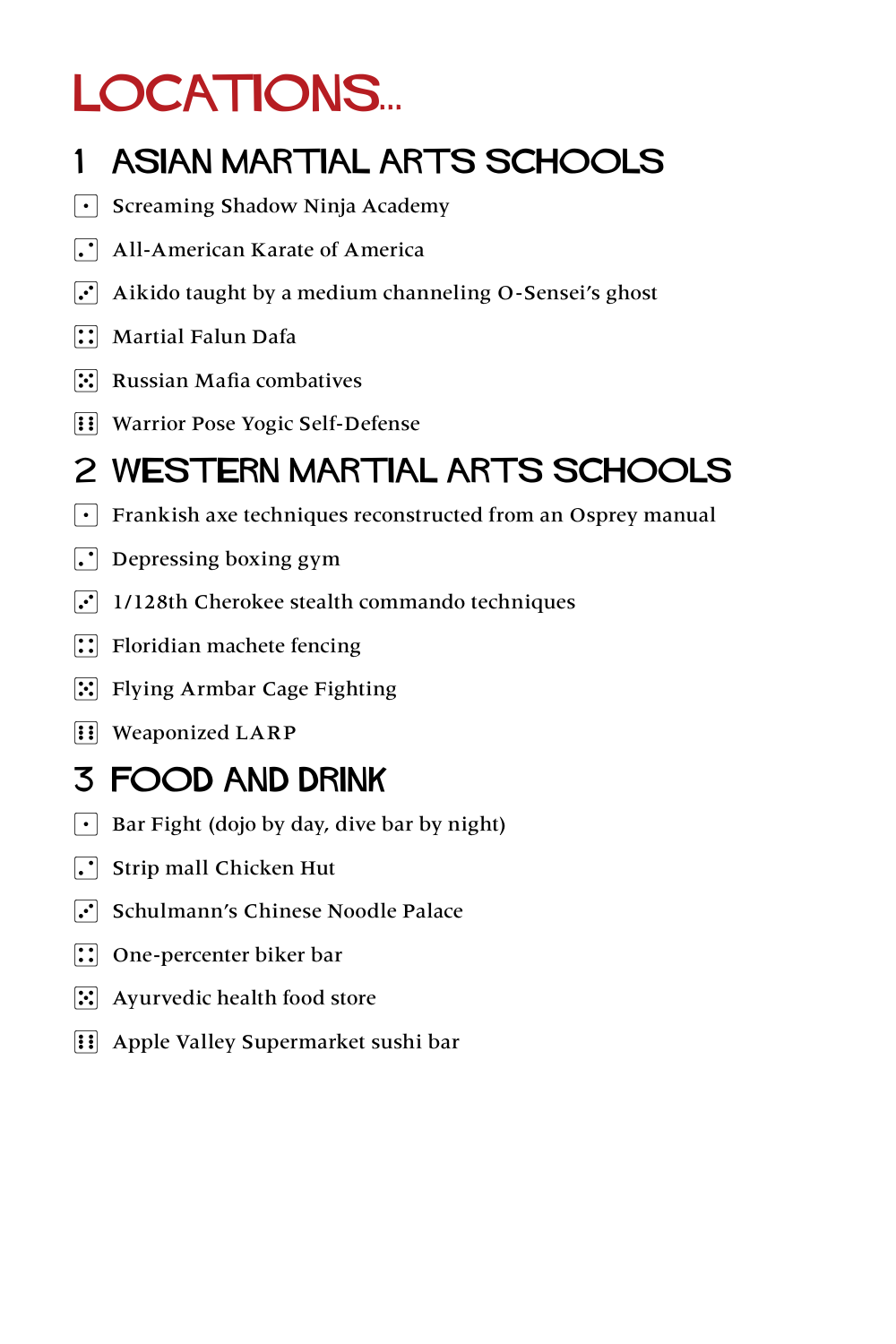#### 4 COMMERCE

- $\lceil \cdot \rceil$  RhabdoFit Gymnasium
- $\cdot$  Heritage Martial Arts Supply and Zombie Defense Outlet
- $\cdot$  Redbud Pawn Shop
- $\therefore$  Cheap theater which only shows decades-old chop-socky flicks
- F: PCP lab hidden in the boarded-up former Versace's Pizza
- $\left| \right|$  The XXX Card, a strip joint

#### 5 WILDERNESS

- $\lvert \cdot \rvert$  Neo-pagan druidic circle
- $\Gamma$  Survivalist bunker
- $\left| \cdot \right|$  Mud run course condemned by the County Health Board
- $\left| \cdot \right|$  Secret cave behind waterfall downstream from treatment plant
- **3. Moonlit bamboo forest on the Promise Hill Country Club golf course**
- **1:** Abandoned summer camp taken over by the Society for Creative Anachronism

#### 6 COMMUNITY

- $\lceil \cdot \rceil$  Neighborhood Watch fortress (formerly the Weatherford house)
- $\lfloor \cdot \rfloor$  Lyman C Mills High School gymnasium
- $\ddot{\cdot}$  Family Federation for World Peace and Unification church
- $\boxed{\therefore}$  Masonic Temple
- $|\mathbf{\cdot}|$  Municipal building, police station, courts and City Hall
- **1** Storefront cult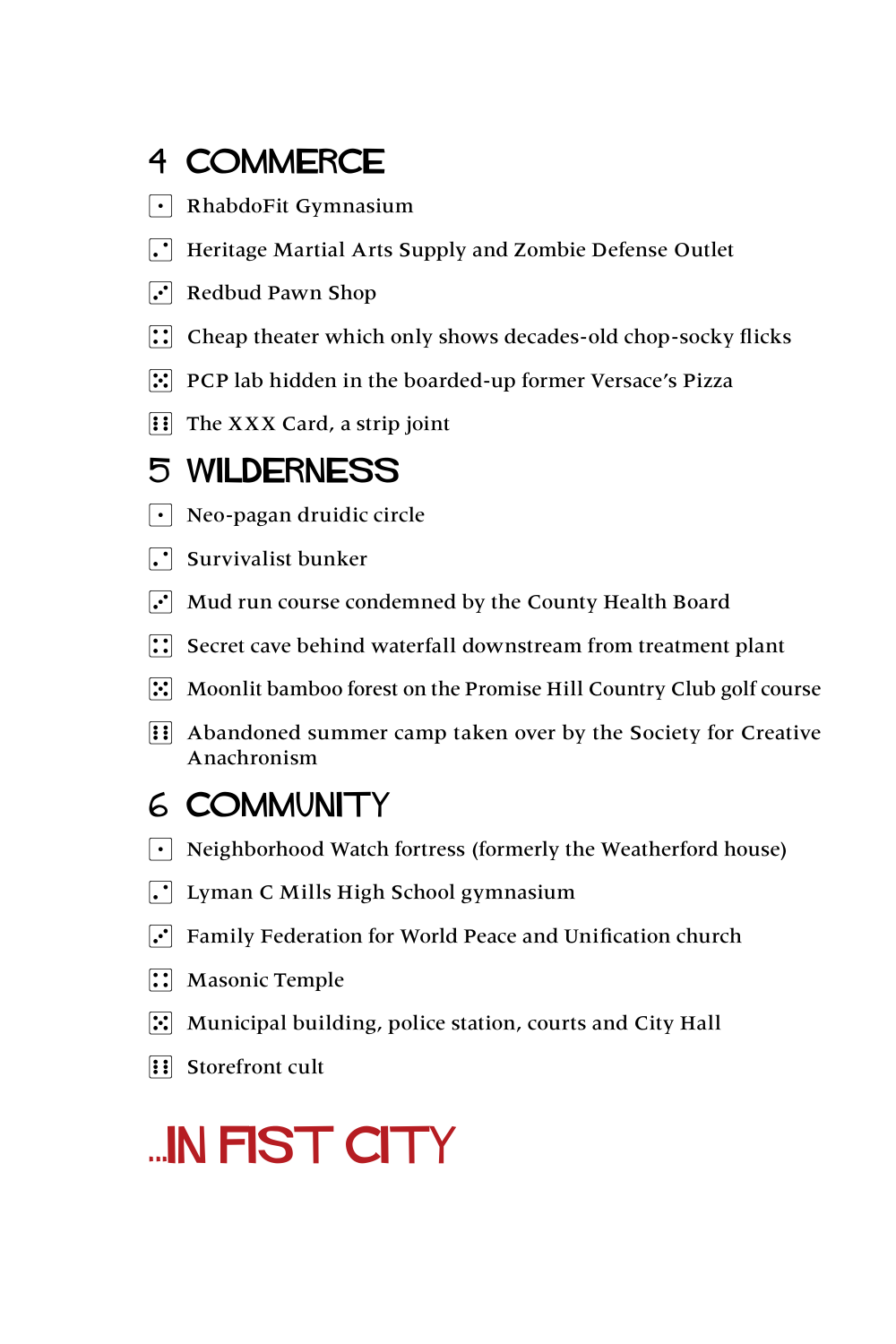## OBJECTS...

#### 1 WHISPERS ON THE WIND

- $\lceil \cdot \rceil$  "I'd rather be judged by twelve than carried by six"
- $\left| \cdot \right|$  "Our style is too deadly for competition"
- $|\cdot|$  "Eighty per cent of fights go to the ground"
- $\left| \cdot \right|$  "I hope senpai will notice me"
- $\mathbb{R}$  "But does it work in the octagon?"
- **11** "But does it work on the street?"

#### 2 WEAPONS

- $\lceil \cdot \rceil$  Throwing stars, throwing hearts, throwing rainbows
- $\lceil \cdot \rceil$  "Ninja sword" with straight blade and square handguard
- $\cdot$  Sai with sharpened points
- $\boxed{1}$  Flying guillotine
- $\mathbb{E}$  Creatively modified garden tools
- $\overline{H}$  Plank with a nail in it

### 3 SPECIAL TECHNIQUES

- 1 29 Pressure Points which Cause Cardiac Arrest if Struck in Order
- $\left| \cdot \right|$  Mystical Ninja Hand Symbols
- $\Gamma$  Qi Fireball
- $\boxed{\therefore}$  Nut Shot
- $\left| \cdot \right|$  3.228-Inch Punch
- **1:** Throw a Snake at Them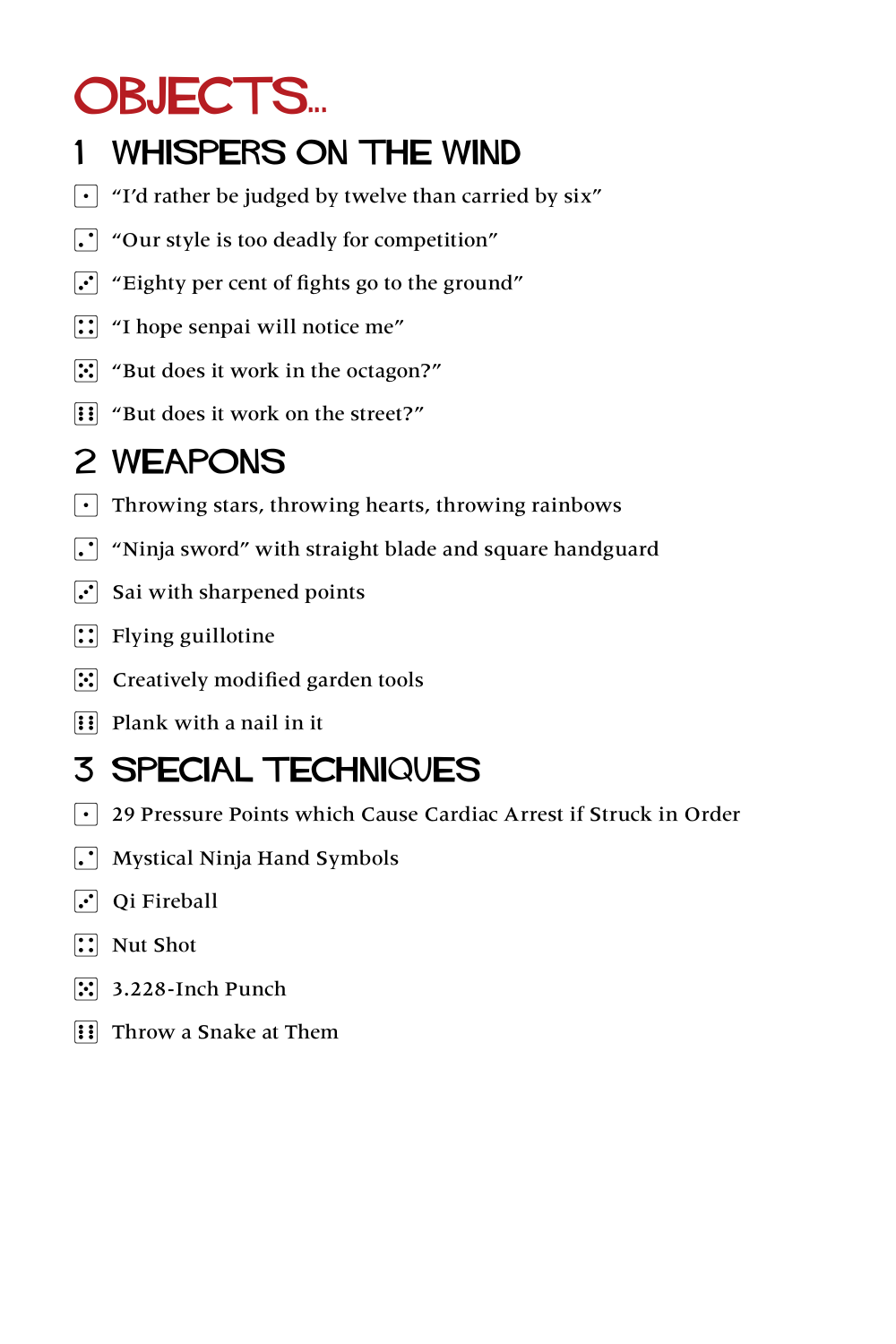#### 4 GARMENTS

- $\lceil \cdot \rceil$  Swedish plate armor which the art museum wants back
- $\lceil \cdot \rceil$  Training uniform composed entirely of patches
- $\cdot$  Ill-fitting youth category striped purple belt
- $\mathbb{R}$  Sexy ninja costume from Halloween City
- $\mathbb{E}$  Buddhist monk robes
- $\left| \right|$  Orange-and-purple camo fatigues

#### 5 TRAINING REGIMENS

- $\lvert \cdot \rvert$  Sit under a waterfall during your lunch break
- $\Gamma$  Tantric BDSM for qi development
- $\overline{3}$  24/7 stalking and ambushes by the teacher's prison buddies
- $\therefore$  Punch cars in the parking lot outside a rival dojo
- 5 \$300/hour Skype lessons from Ethan Shepesky
- **EXECUTE:** Smartphone app that's like Tinder, but for fighting

#### 6 ARTIFACTS

- $\lceil \cdot \rceil$  Golden panda
- $\Gamma$  Certificate of authenticity, price tag still attached
- $\ddot{ }$  Matching Chinese character tattoos, meanings forgotten
- $\left| \right\rangle$  Wu-Tang Clan fanfiction novella
- $\mathbb{E}$  Towering plastic rhythmic gym-kata trophy
- 6 Disputed 6th (explosions) & 7th (food) chapters of the *Book of Five Rings*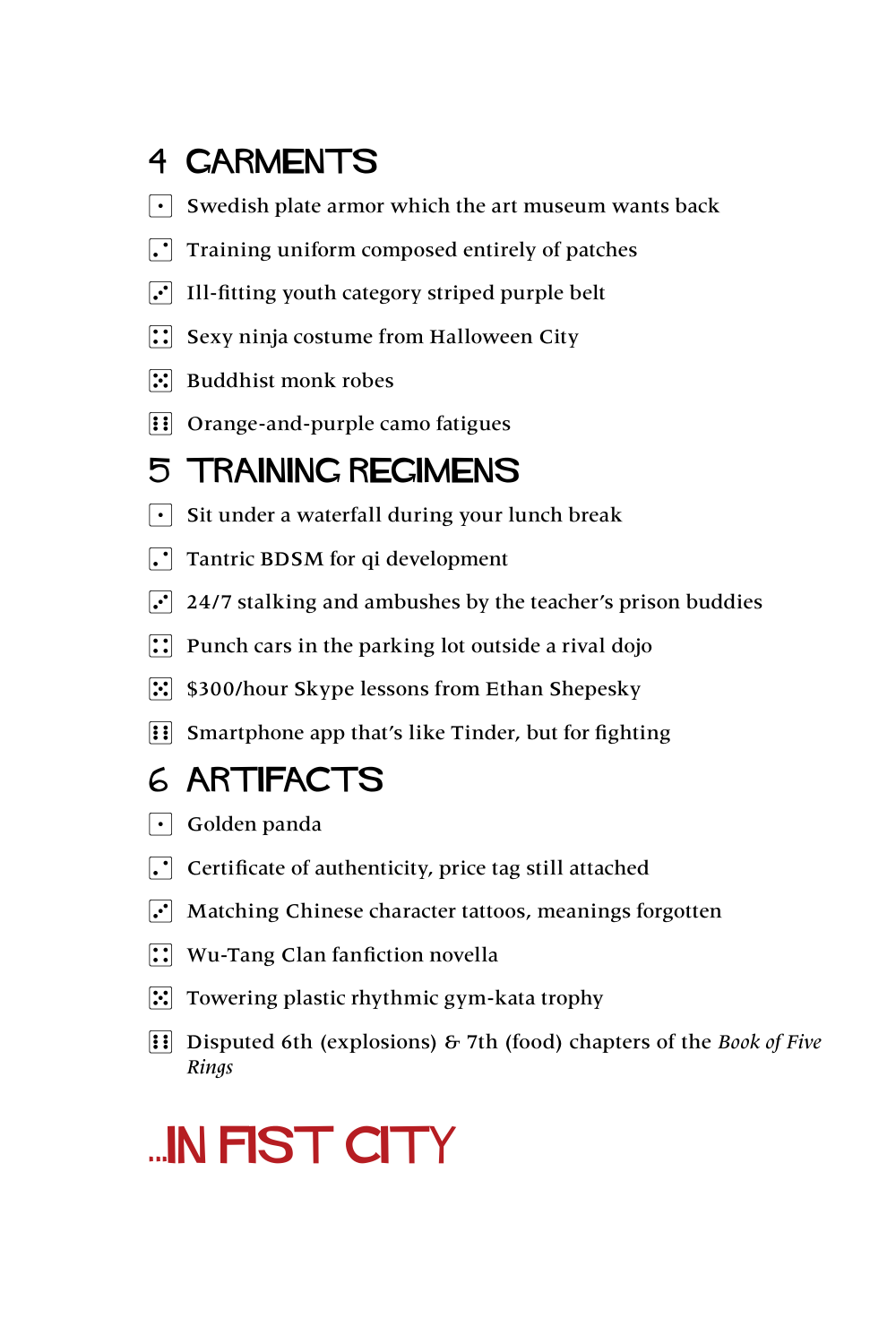## A quivering palm Insta-setup

#### Relationships in fist city

#### **For three players…**

- \* Work: Mall security
- \* Religion: Cult leader and follower
- \* Training partners: Senior and junior student, one trying to seduce the other

**For four players, add…**

\* Rivals: Second and third place at the last All-County Kumite

**For five players, add…**

\* Family: Successful sibling, irresponsible sibling

#### NEEDS IN FIST CITY

**For three players…**

\* To Get Revenge: …on your master's murderer, of course

**For four or five players, add…**

\* To Win: …membership in the Scorpions

#### Locations in fist city

**For three, four or five players…**

\* Food & Drink: Bar Fight (dojo by day, dive bar by night)

#### OBJECTS IN FIST CITY

**For three or four players…**

\* Training Regimens: Punch cars in the parking lot outside a rival dojo

**For five players, add…**

\* Garments: Training uniform composed entirely of patches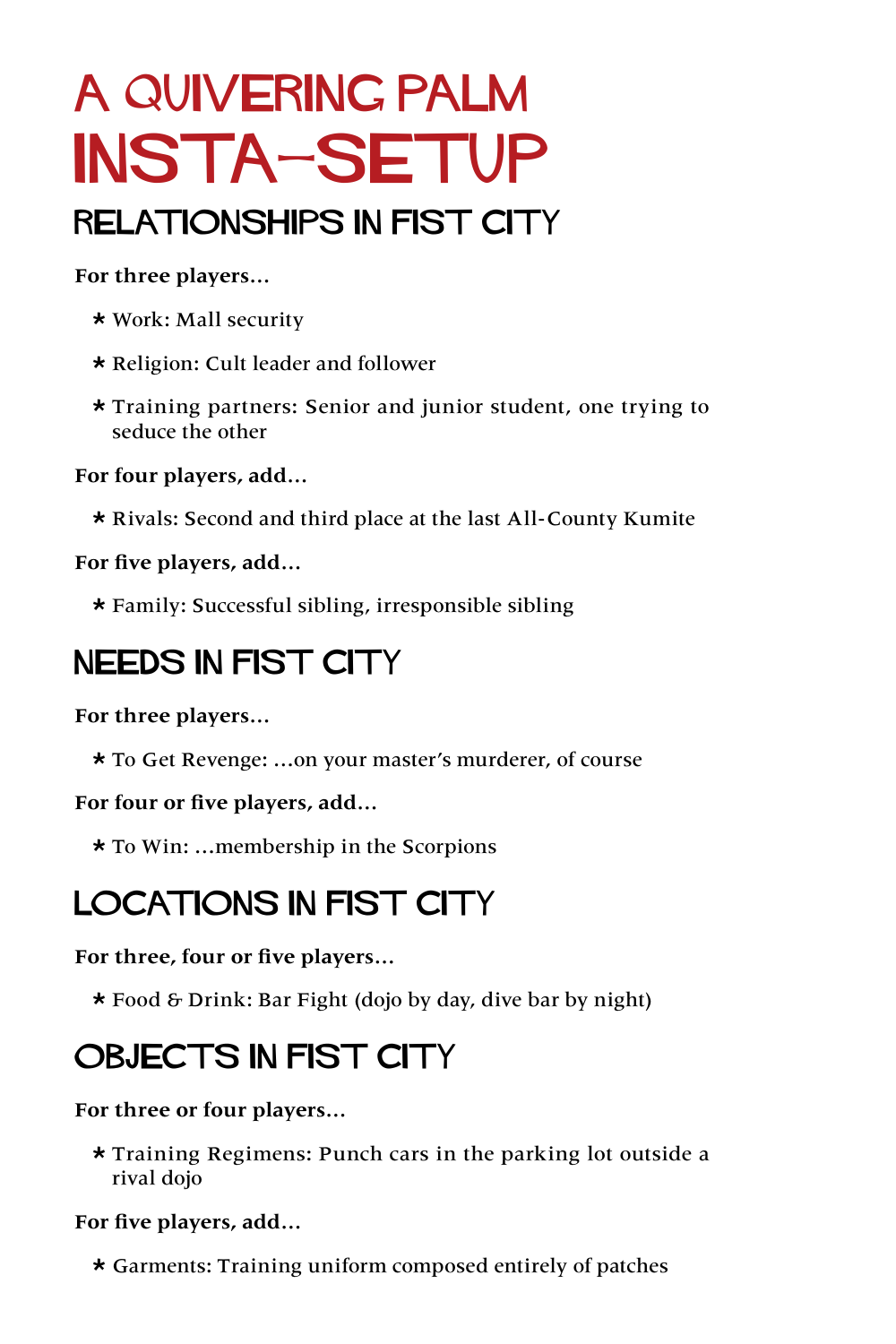## **OPTIONAL RULE**

#### STUNT DICE, PYRITE PANDA STYLE

This variant was first suggested by Jenn Steen and is included in the *Fiasco Companion*. The idea here is to apply a little extra structure to certain Act One and Act Two dice. These dice suggest not only positive or negative outcomes, but also specific attributes for the scenes in which they are invoked. Confused yet? Hold on.

Let's say you're in a four-player game. Instead of eight white and eight black dice, you've got six white, six black, two golden panda and two shadow panda dice (of course you can also vary the number of panda dice to taste). A panda die is a positive or negative scene outcome as usual, but when it is chosen the player whose scene it is immediately initiates some special effect. In addition to the various SFX in the *Fiasco Companion* and *the Quest for the Golden Panda* playset, I suggest this variant for Fist City:

When a golden panda die is chosen, the scene character **successfully executes a technique which normally never works.** Your death touch actually kills the mugger, you hit the bullseye blindfolded, or you actually bow at the appropriate height to the visiting Japanese businessman.

When a shadow panda die is chosen, the scene character **catastrophically fails to execute a technique which otherwise always works.** Your opponent ducks your signature spinning hook kick, your most reliable pick-up line gets a drink thrown in your face, or the katana which you swear you found stuck in a decommissioned tank snaps on impact.